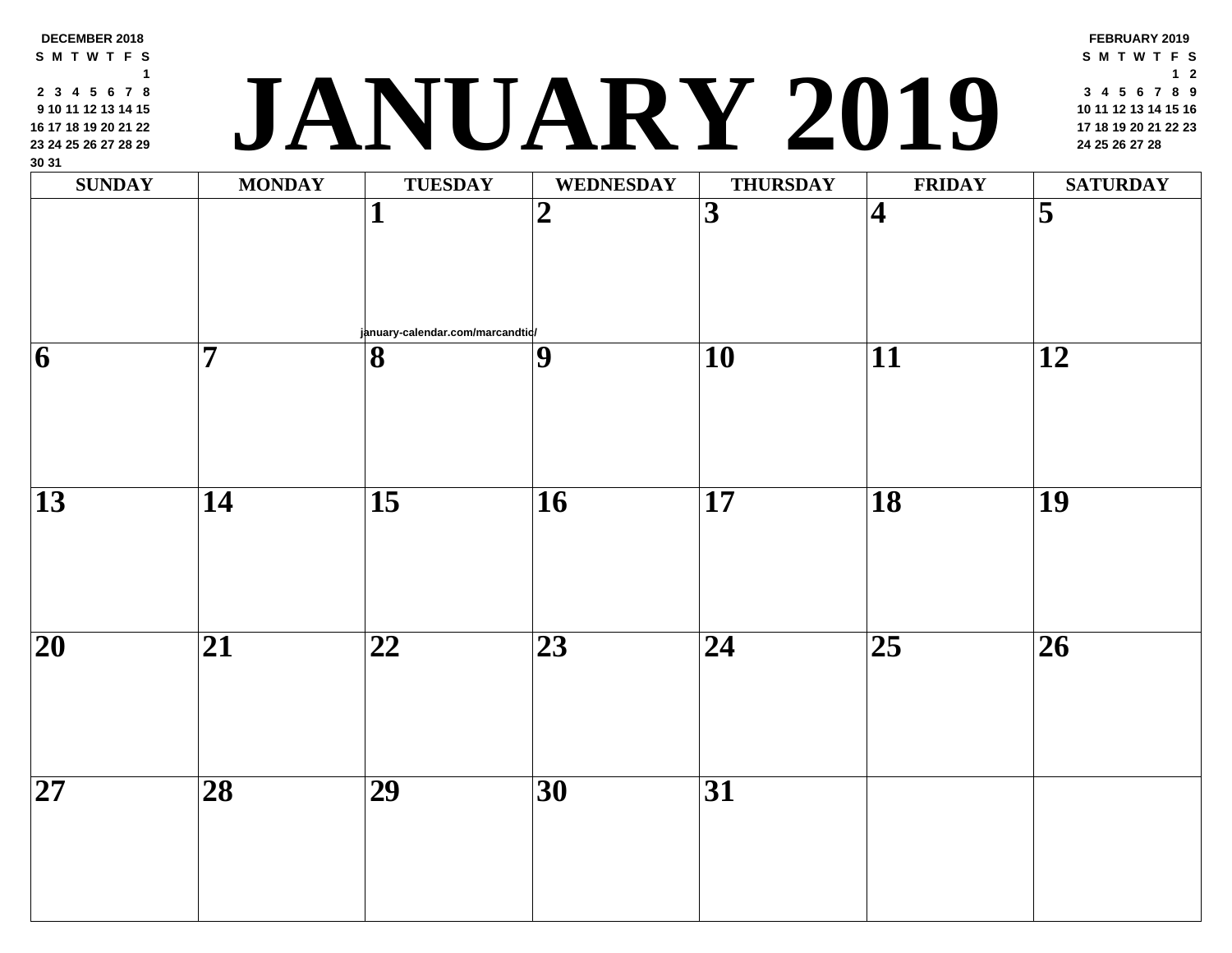**JANUARY 2019 S M T W T F S 2 3 4 5 7 8 9 10 11 12 14 15 16 17 18 19 21 22 23 24 25 26 28 29 30 31**

## **<sup>24</sup> <sup>25</sup> <sup>26</sup> <sup>27</sup> <sup>28</sup> <sup>29</sup> <sup>30</sup> FEBRUARY 2019**

| <b>SUNDAY</b>           | <b>MONDAY</b>            | <b>TUESDAY</b>  | WEDNESDAY       | <b>THURSDAY</b>         | FRII                         |
|-------------------------|--------------------------|-----------------|-----------------|-------------------------|------------------------------|
|                         |                          |                 |                 |                         | $\mathbf{1}$                 |
| $\overline{\mathbf{3}}$ | $\vert 4 \vert$          | $\overline{5}$  | $\overline{6}$  | $\overline{\mathbf{7}}$ | $\overline{\mathbf{8}}$      |
| $\overline{10}$         | $\overline{\mathbf{11}}$ | $\overline{12}$ | $\overline{13}$ | $\overline{14}$         | $\overline{15}$              |
| $\overline{17}$         | $\overline{18}$          | $\overline{19}$ | $\overline{20}$ | $\overline{21}$         | $\overline{\boldsymbol{22}}$ |
| $\overline{24}$         | $\overline{25}$          | $\overline{26}$ | $\overline{27}$ | $\overline{28}$         |                              |
|                         |                          |                 |                 |                         |                              |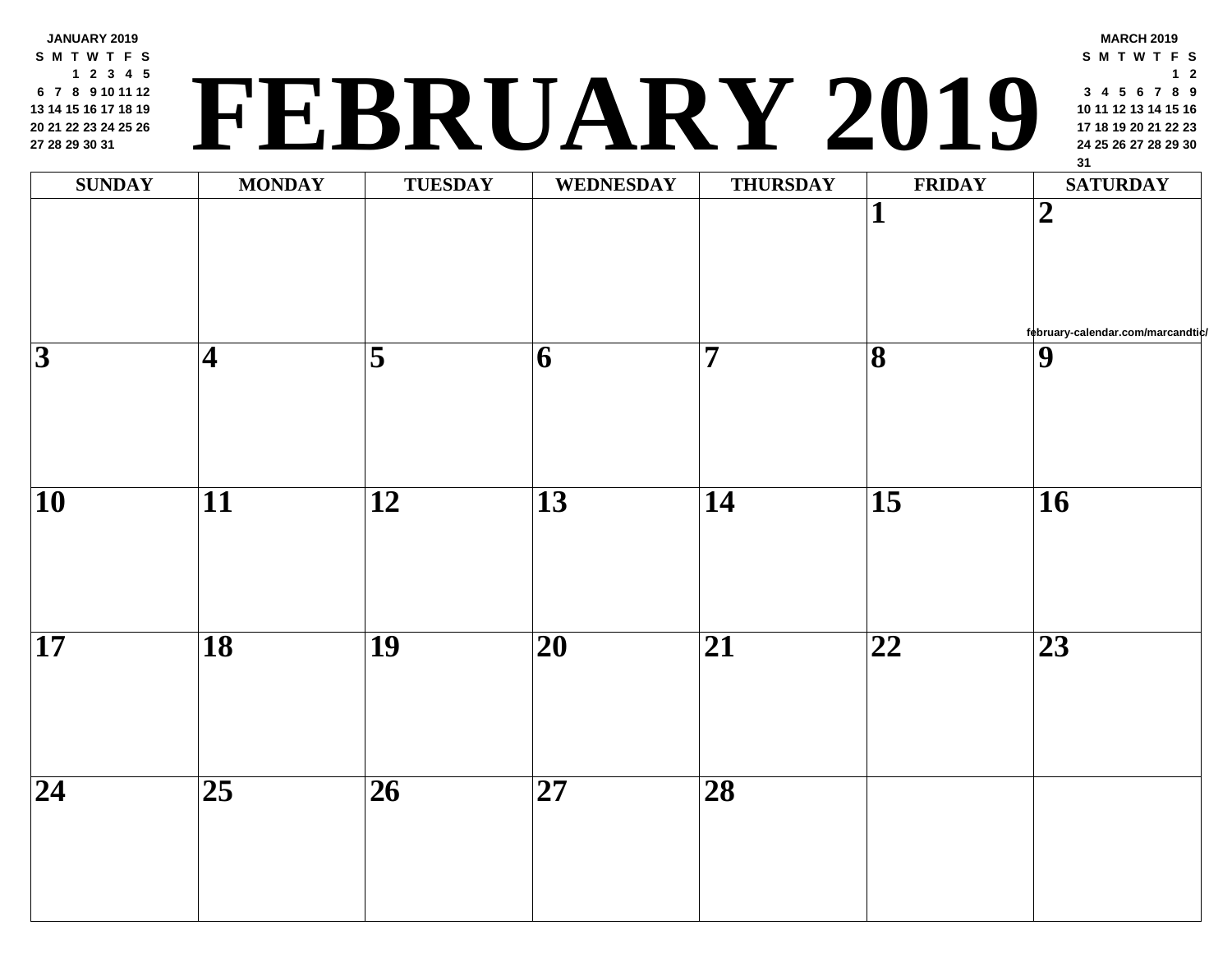**FEBRUARY 2019 S M T W T F S 2 4 5 6 7 8 9 11 12 13 14 15 16 18 19 20 21 22 23 25 26 27 28**

### **<sup>21</sup> <sup>22</sup> <sup>23</sup> <sup>24</sup> <sup>25</sup> <sup>26</sup> <sup>27</sup> MARCH 2019 <sup>28</sup> <sup>29</sup> <sup>30</sup>**

| <b>SUNDAY</b>                                                                                           | <b>MONDAY</b>          | <b>TUESDAY</b>          | WEDNESDAY                | <b>THURSDAY</b> | FRII                    |
|---------------------------------------------------------------------------------------------------------|------------------------|-------------------------|--------------------------|-----------------|-------------------------|
|                                                                                                         |                        |                         |                          |                 | $\mathbf{1}$            |
| $\overline{3}$                                                                                          | $\vert\mathbf{4}\vert$ | $\overline{\mathbf{5}}$ | 6                        | 7               | $\overline{\mathbf{8}}$ |
| $\overbrace{\left  \begin{matrix} 1 0 \ 0 \end{matrix} \right }^{\text{March-calendar.com/marcandtic}}$ | $\overline{11}$        | $\overline{12}$         | $\overline{13}$          | $\overline{14}$ | $\overline{15}$         |
| $\overline{17}$                                                                                         | $\overline{18}$        | $\overline{19}$         | $\overline{\mathbf{20}}$ | $\overline{21}$ | $\overline{22}$         |
| $\overline{24}$                                                                                         | $\overline{25}$        | $\overline{26}$         | $\overline{\mathbf{27}}$ | $\overline{28}$ | $\overline{29}$         |
| $\overline{31}$                                                                                         |                        |                         |                          |                 |                         |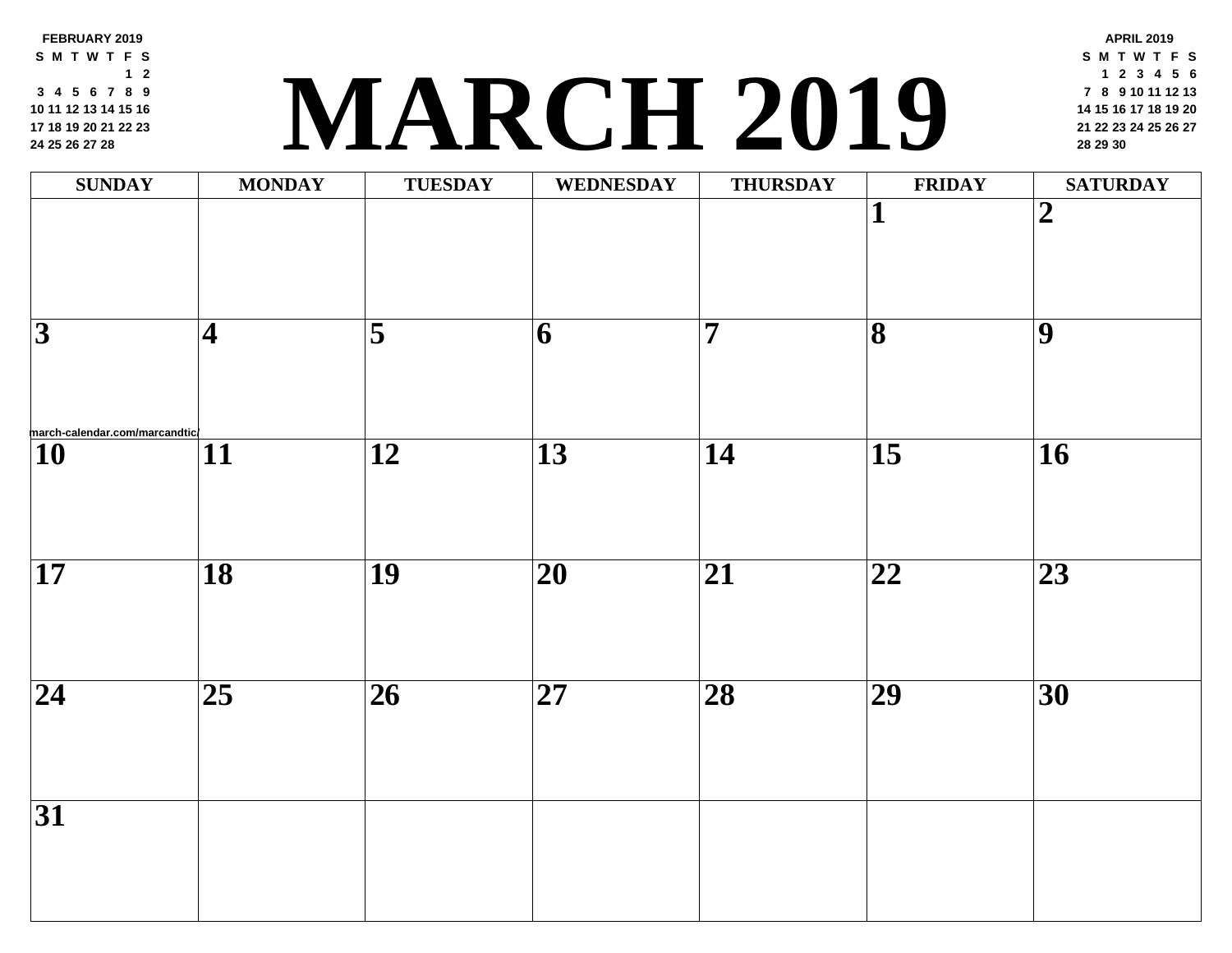# **<sup>19</sup> <sup>20</sup> <sup>21</sup> <sup>22</sup> <sup>23</sup> <sup>24</sup> <sup>25</sup> APRIL 2019 <sup>26</sup> <sup>27</sup> <sup>28</sup> <sup>29</sup> <sup>30</sup> <sup>31</sup>**

| $\mathbf{v}$<br>$\mathbf{SUNDAY}$ | <b>MONDAY</b>           | <b>TUESDAY</b>  | <b>WEDNESDAY</b>        | <b>THURSDAY</b>                                           | FRII            |
|-----------------------------------|-------------------------|-----------------|-------------------------|-----------------------------------------------------------|-----------------|
|                                   | $\mathbf{1}$            | $\overline{2}$  | $\overline{\mathbf{3}}$ | $\vert 4 \vert$                                           | $\overline{5}$  |
| $\overline{\mathbf{7}}$           | $\overline{\mathbf{8}}$ | $\overline{9}$  | $\overline{10}$         | $ $ april-calendar.com/marcandtic/ $ $<br>$\overline{11}$ | $\overline{12}$ |
| $\overline{14}$                   | $\overline{15}$         | $\overline{16}$ | $\overline{17}$         | $\overline{18}$                                           | $\overline{19}$ |
| $\overline{21}$                   | $\overline{22}$         | $\overline{23}$ | $\overline{24}$         | $\overline{25}$                                           | $\overline{26}$ |
| $\overline{28}$                   | $\overline{29}$         | $\overline{30}$ |                         |                                                           |                 |
|                                   |                         |                 |                         |                                                           |                 |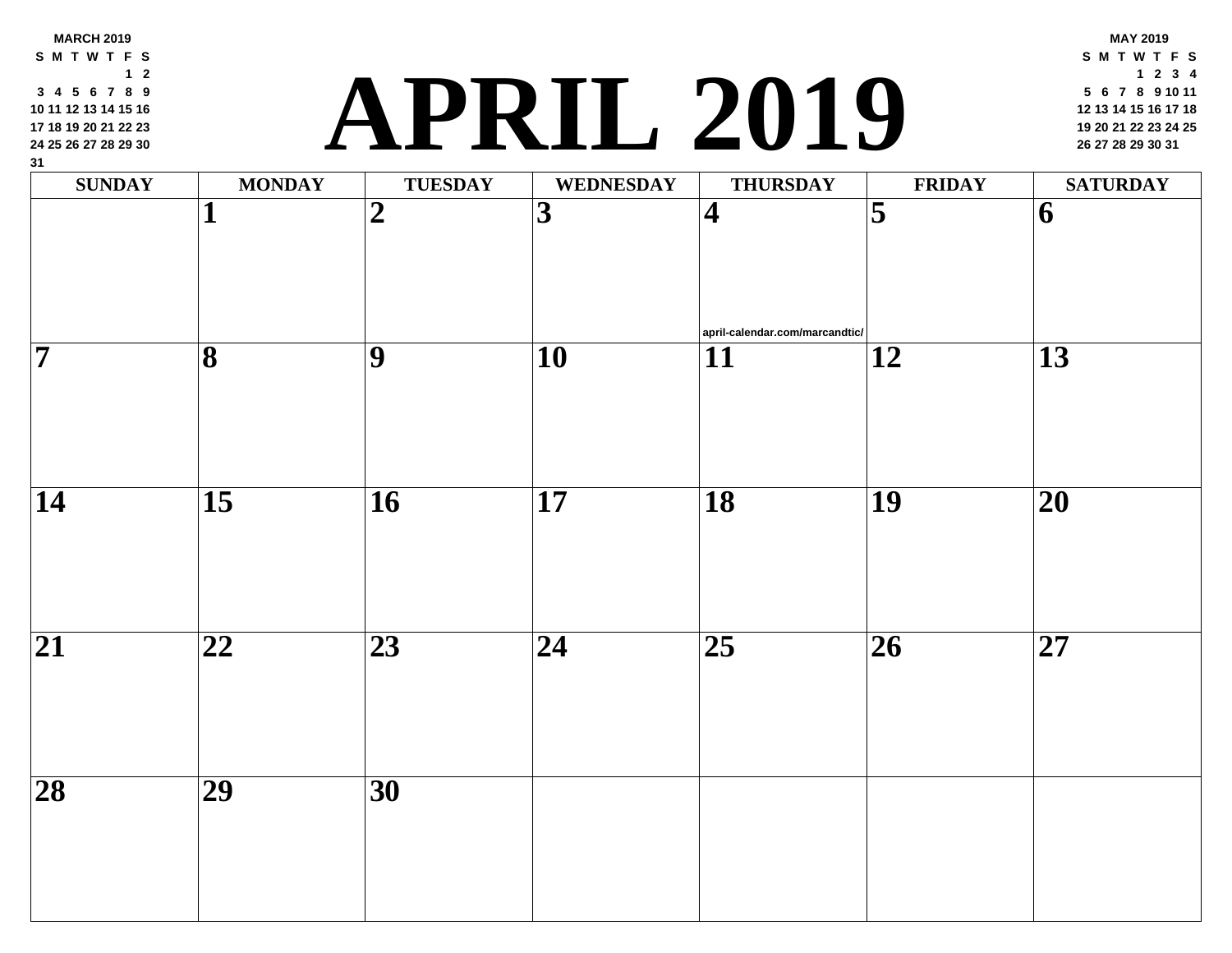**APRIL 2019 S M T W T F S 2 3 4 5 6 8 9 10 11 12 13 15 16 17 18 19 20 22 23 24 25 26 27 29 30**

#### **<sup>23</sup> <sup>24</sup> <sup>25</sup> <sup>26</sup> <sup>27</sup> <sup>28</sup> <sup>29</sup> MAY 2019**

| <b>SUNDAY</b>                                           | <b>MONDAY</b>   | TUESDAY         | WEDNESDAY               | <b>THURSDAY</b>         | FRII                    |
|---------------------------------------------------------|-----------------|-----------------|-------------------------|-------------------------|-------------------------|
|                                                         |                 |                 | ┸                       | $\overline{\mathbf{2}}$ | $\overline{\mathbf{3}}$ |
| $\overline{\mathbf{5}}$<br>may-calendar.com/marcandtic/ | 6               | $\overline{7}$  | $\overline{\mathbf{8}}$ | $\overline{9}$          | $\overline{10}$         |
| $\overline{12}$                                         | $\overline{13}$ | $\overline{14}$ | $\overline{15}$         | $\overline{16}$         | $\overline{17}$         |
| $\overline{19}$                                         | $\overline{20}$ | $\overline{21}$ | $\overline{22}$         | $\overline{23}$         | $\overline{24}$         |
| $\overline{26}$                                         | $\overline{27}$ | $\overline{28}$ | $\overline{29}$         | $\overline{30}$         | $\overline{31}$         |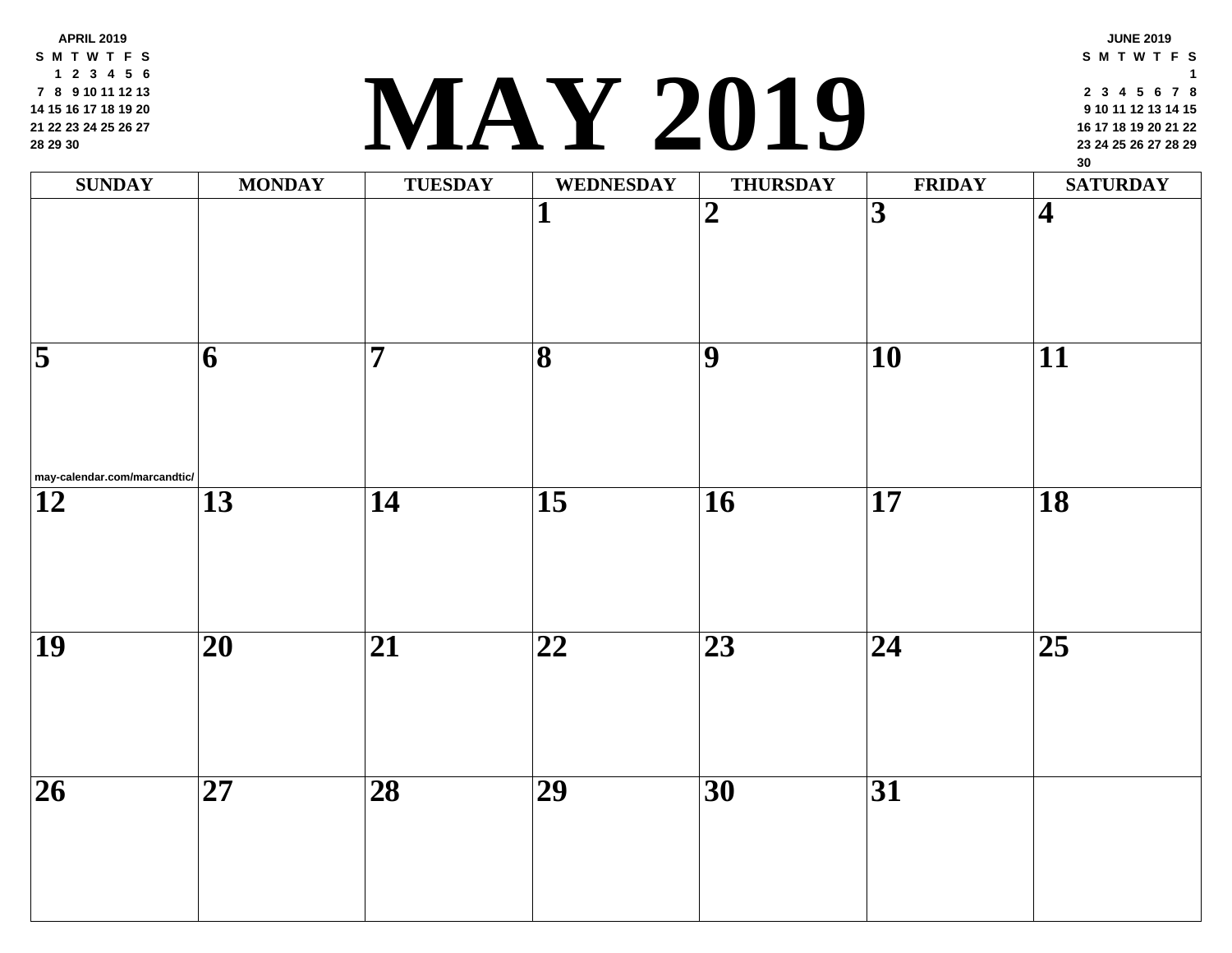**MAY 2019 S M T W T F S 2 3 4 6 7 8 9 10 11 13 14 15 16 17 18 20 21 22 23 24 25 27 28 29 30 31**

#### **<sup>21</sup> <sup>22</sup> <sup>23</sup> <sup>24</sup> <sup>25</sup> <sup>26</sup> <sup>27</sup> JUNE [2019](http://june-calendar.com/marcandtic/) <sup>28</sup> <sup>29</sup> <sup>30</sup> <sup>31</sup>**

| <b>SUNDAY</b>            | <b>MONDAY</b>   | <b>TUESDAY</b>          | WEDNESDAY               | <b>THURSDAY</b>                    | FRII            |
|--------------------------|-----------------|-------------------------|-------------------------|------------------------------------|-----------------|
|                          |                 |                         |                         |                                    |                 |
| $\overline{\mathbf{2}}$  | $\overline{3}$  | $\overline{\mathbf{4}}$ | $\overline{\mathbf{5}}$ | 6<br>june-calendar.com/marcandtic/ | $\overline{7}$  |
| $\overline{\bm{9}}$      | $\overline{10}$ | $\overline{11}$         | $\overline{12}$         | $\overline{13}$                    | $\overline{14}$ |
| $\overline{\mathbf{16}}$ | $\overline{17}$ | $\overline{18}$         | $\overline{19}$         | $\overline{20}$                    | $\overline{21}$ |
| $\overline{23}$          | $\overline{24}$ | $\overline{25}$         | $\overline{26}$         | $\overline{27}$                    | $\overline{28}$ |
| $\overline{30}$          |                 |                         |                         |                                    |                 |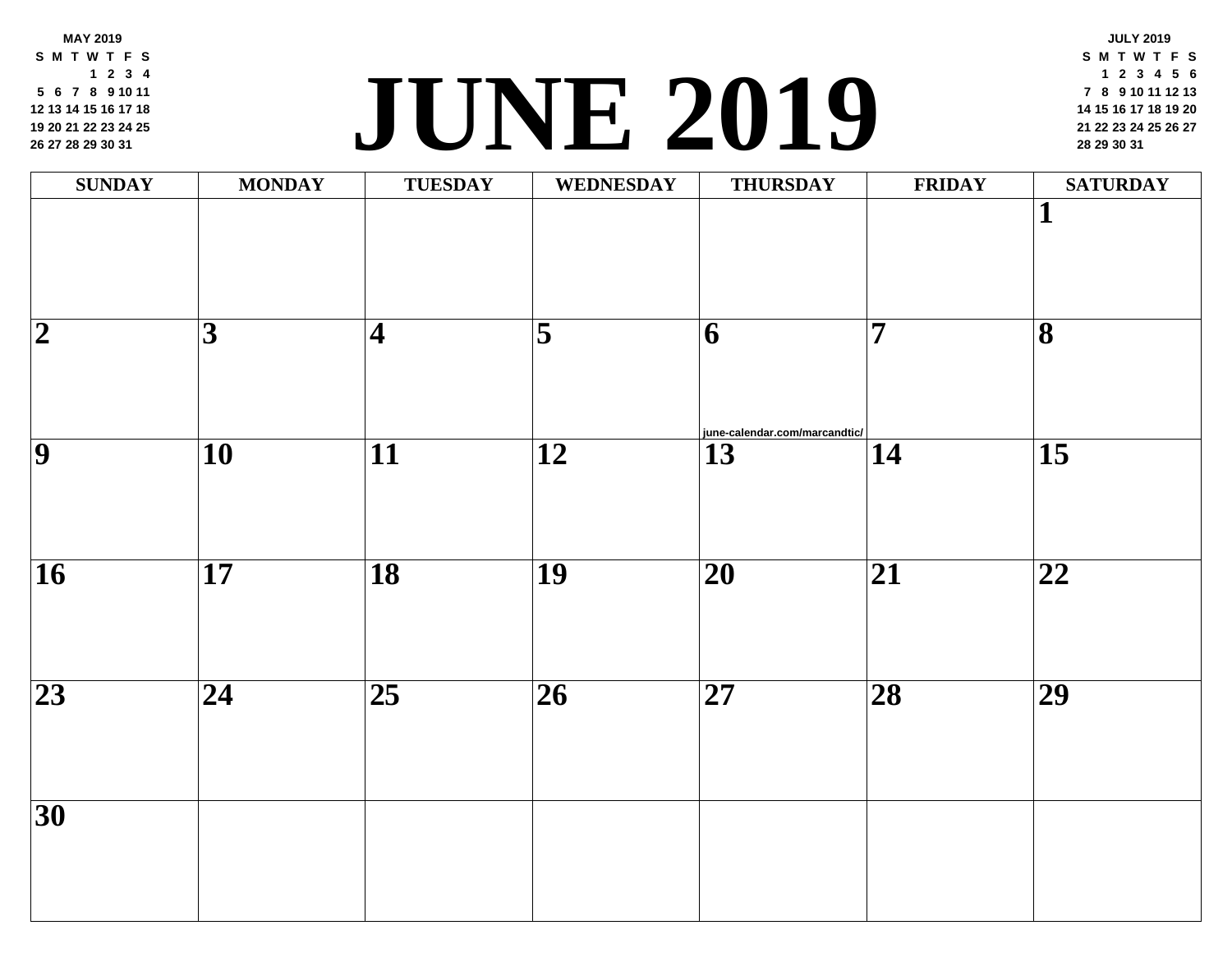| 9 10 11 12 13 14 15<br>16 17 18 19 20 21 22<br>23 24 25 26 27 28 29<br>30 |                         |                 | JULY ZUIY               |                         |                         |
|---------------------------------------------------------------------------|-------------------------|-----------------|-------------------------|-------------------------|-------------------------|
| <b>SUNDAY</b>                                                             | <b>MONDAY</b>           | <b>TUESDAY</b>  | <b>WEDNESDAY</b>        | <b>THURSDAY</b>         | FRII                    |
|                                                                           |                         | $\overline{2}$  | $\overline{\mathbf{3}}$ | $\overline{\mathbf{4}}$ | $\overline{\mathbf{5}}$ |
| 7                                                                         | $\overline{\mathbf{8}}$ | $\overline{9}$  | 10                      | $\overline{11}$         | $\overline{12}$         |
| july-calendar.com/marcandtic/<br>14                                       | $\overline{15}$         | $\overline{16}$ | $\overline{17}$         | $\overline{18}$         | $\overline{19}$         |
| $\overline{21}$                                                           | $\overline{22}$         | $\overline{23}$ | $\overline{24}$         | $\overline{25}$         | $\overline{26}$         |
| $\overline{28}$                                                           | $\overline{29}$         | 30              | $\overline{31}$         |                         |                         |
|                                                                           |                         |                 |                         |                         |                         |

**S M T W T F S 3 4 5 6 7 8**

**JUNE 2019**

#### **<sup>18</sup> <sup>19</sup> <sup>20</sup> <sup>21</sup> <sup>22</sup> <sup>23</sup> <sup>24</sup> JULY 2019 <sup>25</sup> <sup>26</sup> <sup>27</sup> <sup>28</sup> <sup>29</sup> <sup>30</sup> <sup>31</sup>**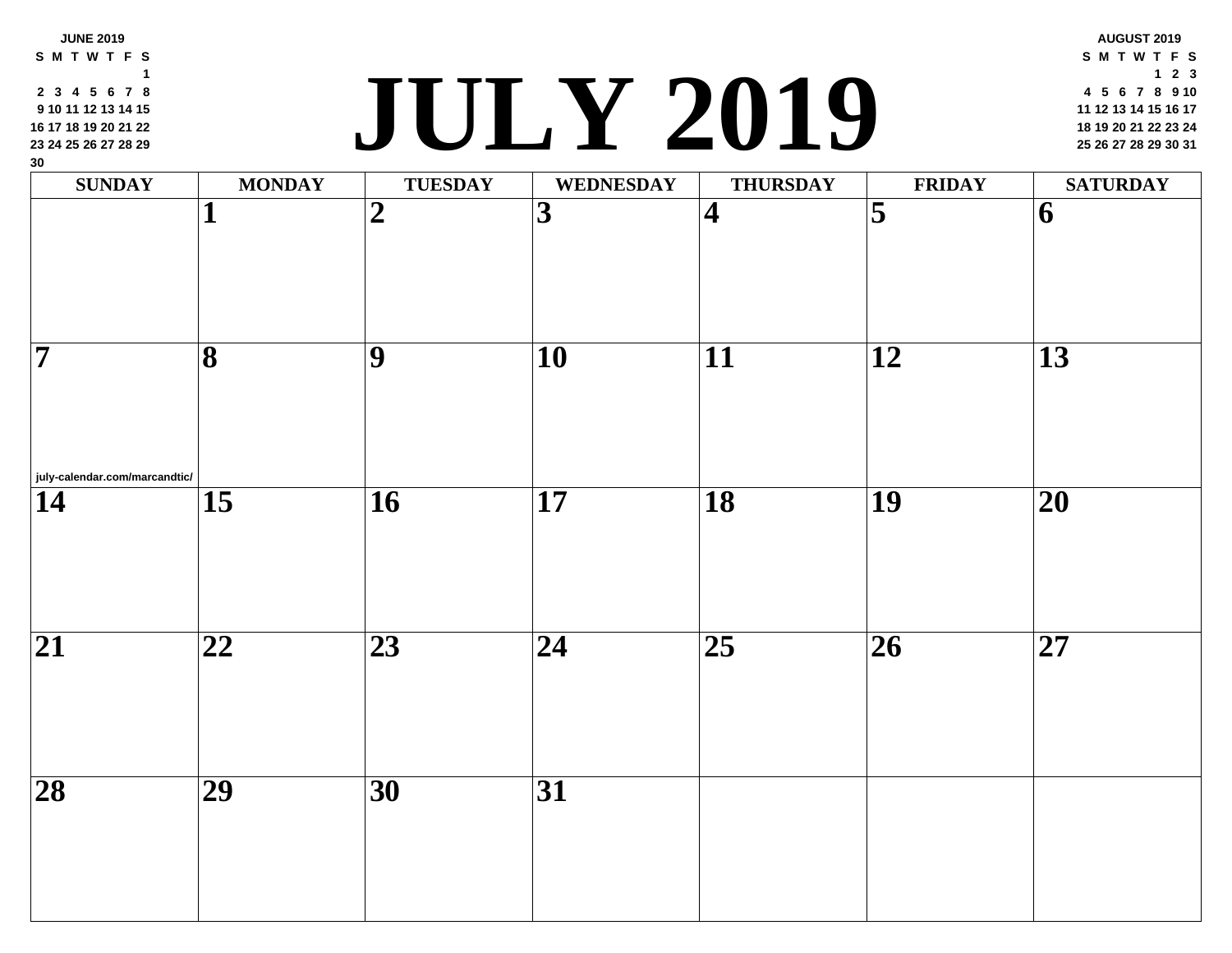**JULY 2019 S M T W T F S 2 3 4 5 6 8 9 10 11 12 13 15 16 17 18 19 20 22 23 24 25 26 27 29 30 31**

### **<sup>22</sup> <sup>23</sup> <sup>24</sup> <sup>25</sup> <sup>26</sup> <sup>27</sup> <sup>28</sup> AUGUST 2019 <sup>29</sup> <sup>30</sup>**

| <b>SUNDAY</b>   | <b>MONDAY</b>           | <b>TUESDAY</b>           | <b>WEDNESDAY</b> | <b>THURSDAY</b>                                            | FRII                     |
|-----------------|-------------------------|--------------------------|------------------|------------------------------------------------------------|--------------------------|
|                 |                         |                          |                  | 1                                                          | $\overline{\mathbf{2}}$  |
| $\overline{4}$  | $\overline{\mathbf{5}}$ | 6                        | $\overline{7}$   | $\overline{\mathbf{8}}$<br>august-calendar.com/marcandtic/ | $\overline{9}$           |
| $\overline{11}$ | $\overline{12}$         | $\overline{13}$          | $\overline{14}$  | $\overline{15}$                                            | $\overline{\mathbf{16}}$ |
| $\overline{18}$ | $\overline{19}$         | $\overline{\mathbf{20}}$ | $\overline{21}$  | $\overline{\mathbf{22}}$                                   | $\overline{23}$          |
| $\overline{25}$ | $\overline{26}$         | $\overline{27}$          | $\overline{28}$  | $\overline{29}$                                            | $\overline{30}$          |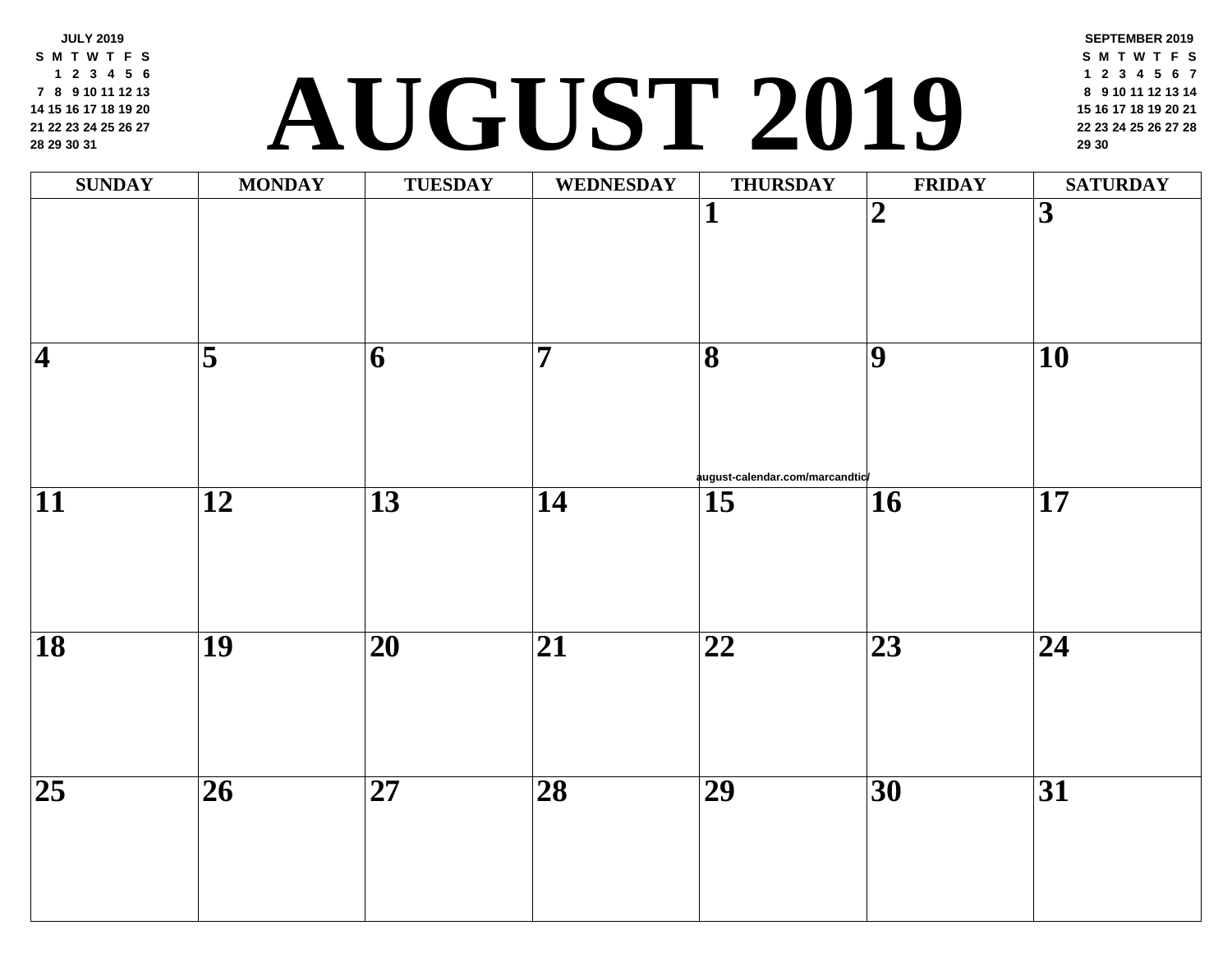#### **AUGUST 2019 S M T W T F S 2 3 5 6 7 8 9 10 12 13 14 15 16 17 19 20 21 22 23 24 26 27 28 29 30 31 <sup>20</sup> <sup>21</sup> <sup>22</sup> <sup>23</sup> <sup>24</sup> <sup>25</sup> <sup>26</sup> SEPTEMBER 2019 <sup>27</sup> <sup>28</sup> <sup>29</sup> <sup>30</sup> <sup>31</sup>**

| <b>SUNDAY</b>            | <b>MONDAY</b>                                         | <b>TUESDAY</b>  | <b>WEDNESDAY</b>        | <b>THURSDAY</b>         | <b>FRII</b>              |
|--------------------------|-------------------------------------------------------|-----------------|-------------------------|-------------------------|--------------------------|
| $\overline{\mathbf{1}}$  | $\boldsymbol{2}$                                      | $\overline{3}$  | $\overline{\mathbf{4}}$ | $\overline{\mathbf{5}}$ | $\vert 6 \vert$          |
| $\overline{\mathbf{8}}$  | $\overline{9}$                                        | $\overline{10}$ | $\overline{11}$         | $\overline{12}$         | $\overline{13}$          |
| $\overline{15}$          | september-calendar.com/marcandtic/<br>$\overline{16}$ | $\overline{17}$ | $\overline{18}$         | $\overline{19}$         | $\overline{\mathbf{20}}$ |
| $\overline{\mathbf{22}}$ | $\overline{23}$                                       | $\overline{24}$ | $\overline{25}$         | $\overline{26}$         | $\overline{\mathbf{27}}$ |
| $\overline{29}$          | $\overline{30}$                                       |                 |                         |                         |                          |
|                          |                                                       |                 |                         |                         |                          |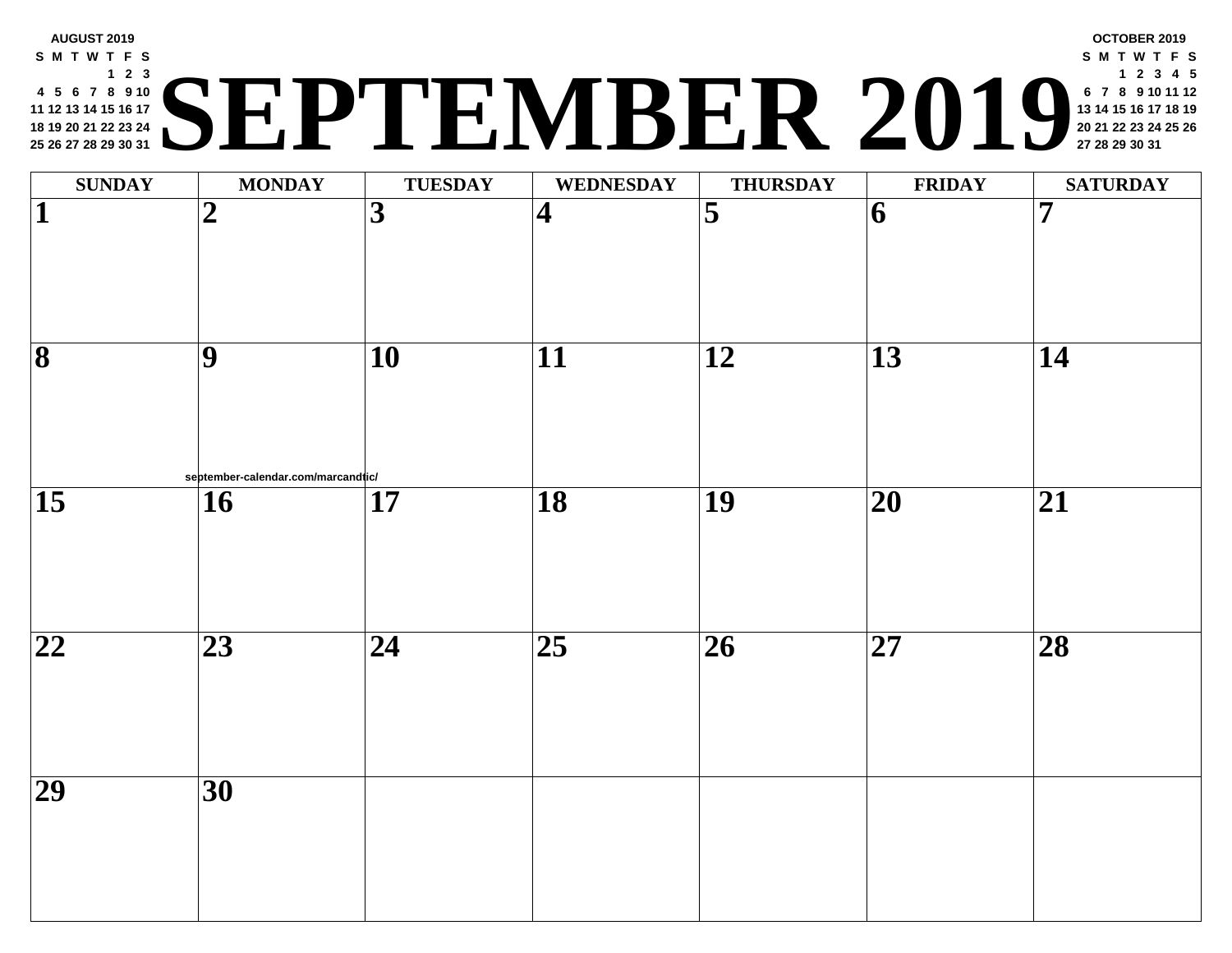**SEPTEMBER 2019 S M T W T F S 2 3 4 5 6 7 9 10 11 12 13 14 16 17 18 19 20 21 23 24 25 26 27 28 30**

# **<sup>17</sup> <sup>18</sup> <sup>19</sup> <sup>20</sup> <sup>21</sup> <sup>22</sup> <sup>23</sup> OCTOBER 2019 <sup>24</sup> <sup>25</sup> <sup>26</sup> <sup>27</sup> <sup>28</sup> <sup>29</sup> <sup>30</sup>**

| $\overline{3}$<br>$\overline{\mathbf{1}}$<br>$\overline{2}$<br>$\vert 4 \vert$<br>$\overline{\mathbf{7}}$<br>$\overline{\mathbf{8}}$<br>$\overline{9}$<br>$\overline{10}$<br>$\overline{11}$<br>$\overline{\mathbf{6}}$<br>qctober-calendar.com/marcandtiq/<br>$\overline{15}$<br>$\overline{13}$<br>$\overline{18}$<br>$\overline{14}$<br>$\overline{16}$<br>$\overline{17}$ | <b>SUNDAY</b> | <b>MONDAY</b> | <b>TUESDAY</b> | <b>WEDNESDAY</b> | <b>THURSDAY</b> | FRII |
|-------------------------------------------------------------------------------------------------------------------------------------------------------------------------------------------------------------------------------------------------------------------------------------------------------------------------------------------------------------------------------|---------------|---------------|----------------|------------------|-----------------|------|
|                                                                                                                                                                                                                                                                                                                                                                               |               |               |                |                  |                 |      |
|                                                                                                                                                                                                                                                                                                                                                                               |               |               |                |                  |                 |      |
|                                                                                                                                                                                                                                                                                                                                                                               |               |               |                |                  |                 |      |
| $\overline{25}$<br>$\overline{20}$<br>$\overline{21}$<br>$\overline{\mathbf{22}}$<br>$\overline{23}$<br>$\overline{24}$                                                                                                                                                                                                                                                       |               |               |                |                  |                 |      |
| $\overline{29}$<br>$\overline{27}$<br>$\overline{28}$<br>$\overline{31}$<br>$\overline{30}$                                                                                                                                                                                                                                                                                   |               |               |                |                  |                 |      |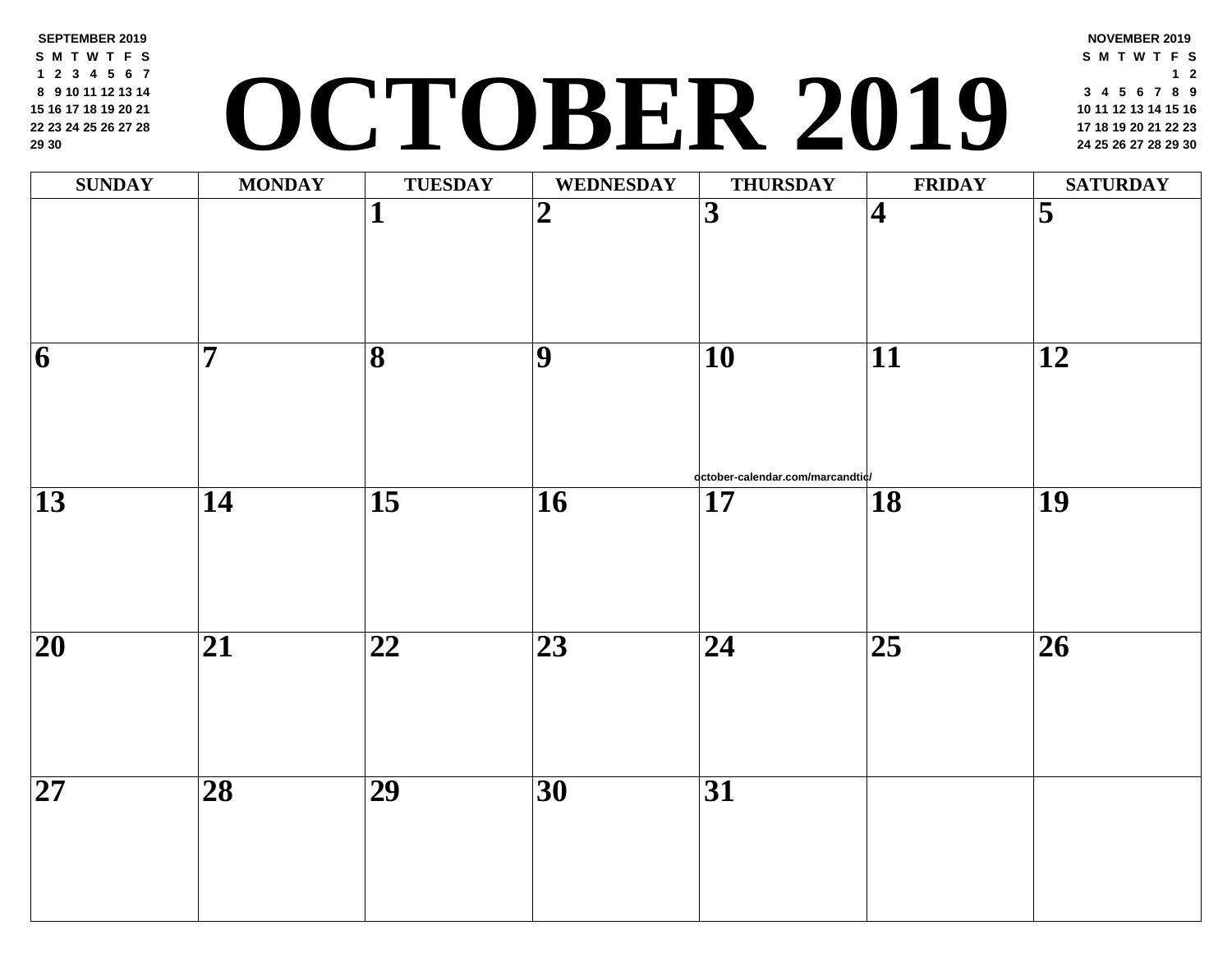

| <b>SUNDAY</b>            | <b>MONDAY</b>                     | <b>TUESDAY</b>      | <b>WEDNESDAY</b> | <b>THURSDAY</b>         | FRII                     |
|--------------------------|-----------------------------------|---------------------|------------------|-------------------------|--------------------------|
|                          |                                   |                     |                  |                         | $\overline{\mathbf{1}}$  |
|                          |                                   |                     |                  |                         |                          |
|                          |                                   |                     |                  |                         |                          |
|                          |                                   |                     |                  |                         |                          |
| $\overline{3}$           | $\vert\mathbf{4}% \rangle$        | $\overline{\bf{5}}$ | 6                | $\overline{\mathbf{7}}$ | $\overline{\mathbf{8}}$  |
|                          |                                   |                     |                  |                         |                          |
|                          |                                   |                     |                  |                         |                          |
|                          |                                   |                     |                  |                         |                          |
| $\overline{\mathbf{10}}$ | $\overline{11}$                   | $\overline{12}$     | $\overline{13}$  | $\overline{14}$         | $\overline{15}$          |
|                          |                                   |                     |                  |                         |                          |
|                          |                                   |                     |                  |                         |                          |
|                          | november-calendar.com/marcandtic/ |                     |                  |                         |                          |
| $\overline{\mathbf{17}}$ | $\overline{18}$                   | $\overline{19}$     | $\overline{20}$  | $\overline{21}$         | $\overline{\mathbf{22}}$ |
|                          |                                   |                     |                  |                         |                          |
|                          |                                   |                     |                  |                         |                          |
|                          |                                   |                     |                  |                         |                          |
| $\overline{24}$          | $\overline{25}$                   | $\overline{26}$     | $\overline{27}$  | $\overline{28}$         | $\overline{29}$          |
|                          |                                   |                     |                  |                         |                          |
|                          |                                   |                     |                  |                         |                          |
|                          |                                   |                     |                  |                         |                          |